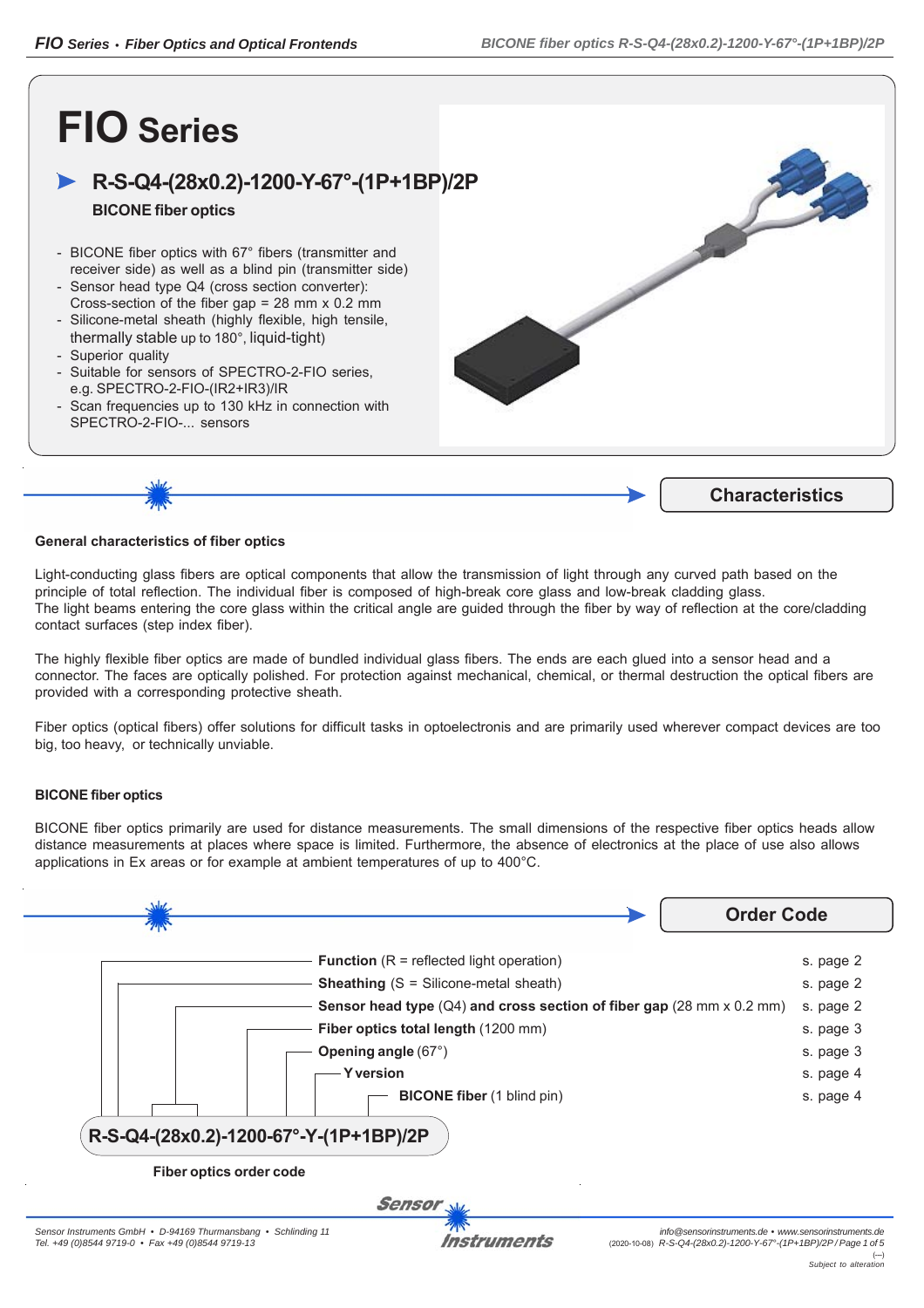section $Q5$  | 12 | 55 | 44 | 40 | 50 | 38 | 0,15  $Q6$  | 12 | 55 | 54 | 40 | 60 | 48 | 0,15 **Sensor** *Sensor Instruments GmbH • D-94169 Thurmansbang • Schlinding 11* **Instruments** 

# **Operation R = Reflected light operation** Transmitter and receiver fibers are contained in one fiber optics cable. The light comes from the transmitter fibers, is reflected at the object to be measured, and reaches the evaluation amplifier through the receiver fibers. **Sheathing**

| S = Silicone-metal sheathing                                                                                                                                       |
|--------------------------------------------------------------------------------------------------------------------------------------------------------------------|
|                                                                                                                                                                    |
| Metal spiral tube with glass-filament braiding and silicone-rubber sheathing. The bending<br>radius is equal to three times the outside diameter of the sheathing. |
| Advantages:<br>- Highly flexible<br>- High resistance to kinking, high tensile and torsional strength<br>- Thermally stable from -40°C to +180°C<br>- Liquid-tight |

| <b>Sensor head Type Q</b> (end sleeve: aluminium)      |    |    |    |    |    |    |      |                                       |  |
|--------------------------------------------------------|----|----|----|----|----|----|------|---------------------------------------|--|
| $\epsilon$<br>$-A-$<br>0.3.2<br>Щ<br>$\circ$<br>R<br>G |    |    |    |    |    |    |      |                                       |  |
| <b>Type</b>                                            | A  | Β  | С  | D  | Ε  | F  | G    |                                       |  |
| Q <sub>1</sub>                                         | 12 | 25 | 9  | 15 | 15 | 5  | 0,5  |                                       |  |
| Q2                                                     | 12 | 30 | 14 | 20 | 20 | 10 | 0,3  | depends on<br>fiber cross-<br>section |  |
| Q <sub>3</sub>                                         | 12 | 35 | 24 | 25 | 30 | 18 | 0,3  |                                       |  |
| Q4                                                     | 12 | 55 | 34 | 40 | 40 | 28 | 0,2  |                                       |  |
| Q <sub>5</sub>                                         | 12 | 55 | 44 | 40 | 50 | 38 | 0,15 |                                       |  |
| Q <sub>6</sub>                                         | 12 | 55 | 54 | 40 | 60 | 48 | 0,15 |                                       |  |

**Sensor Head Type Q4**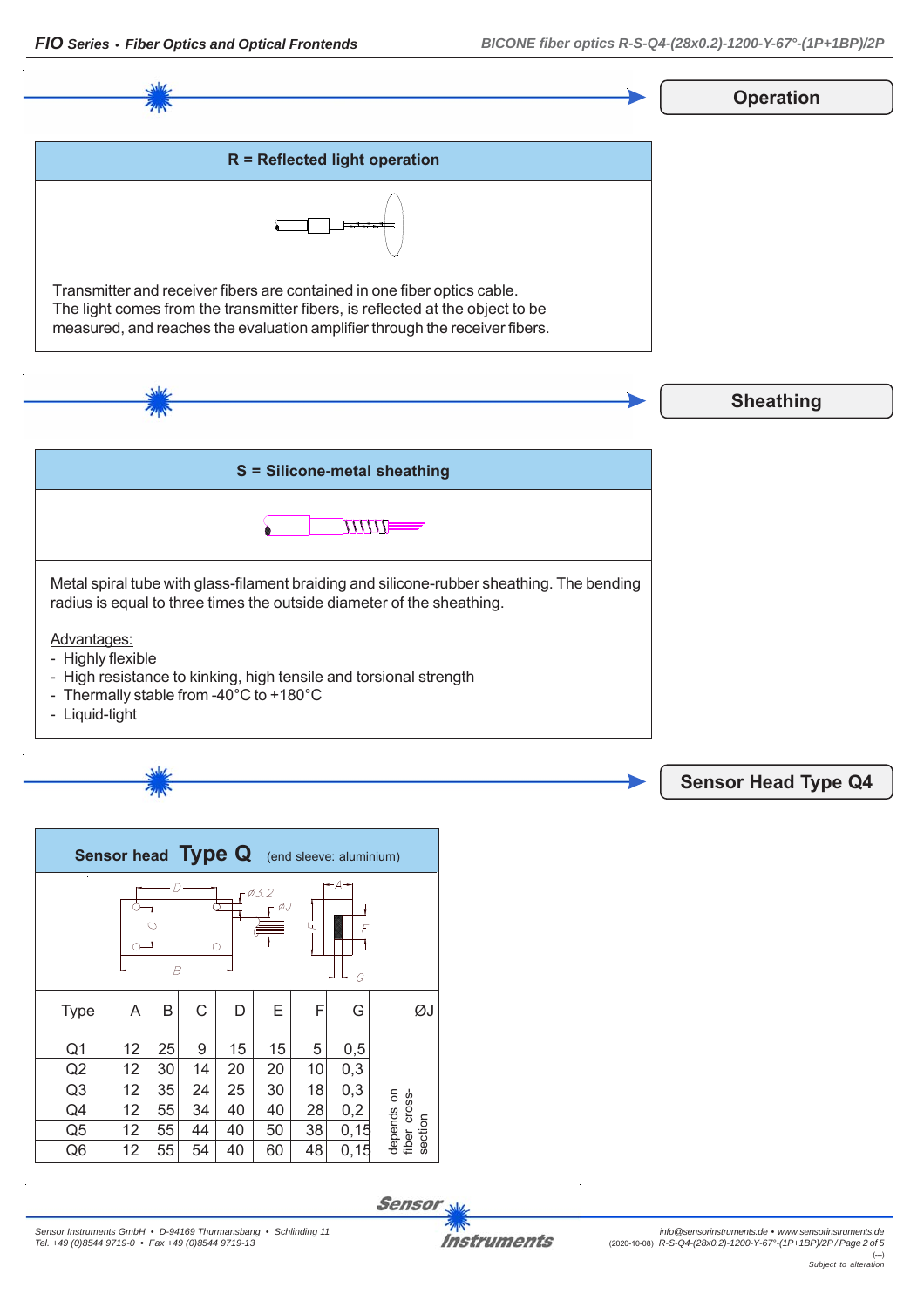

Depending on the glass-fiber material used, the following beam angles are available in the standard product range:



#### **Please note the following information on the usage and mounting of optical fibers:**

Fiber optics consist of a large number of single glass fibers with a diameter from 10 up to 70 μm. In spite of their high flexibility and resistance they have to be protected against tension, twist off, and bend.



Bending radius: At least 4 times the sheath's outside diameter Mounting: Without heavy pressure to the fiber Installment: Tension-free!

For applications with heavy mechanical strain we recommend to use fiber optics with silicone-metal sheath.

Instruments

Sensor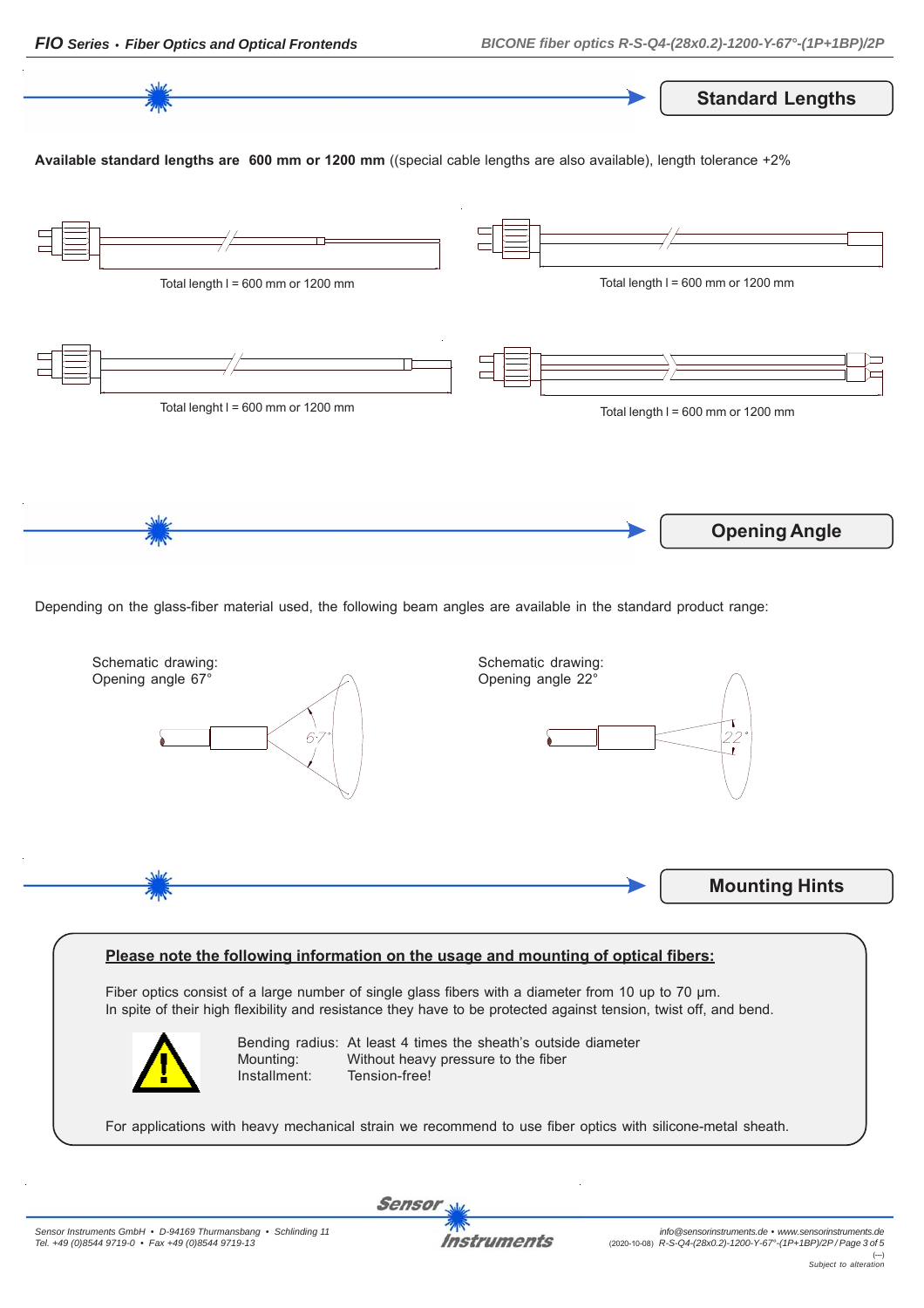

**Instruments** 

*info@sensorinstruments.de • www.sensorinstruments.de* (2020-10-08) *R-S-Q4-(28x0.2)-1200-Y-67°-(1P+1BP)/2P / Page 4 of 5* (---) *Subject to alteration*